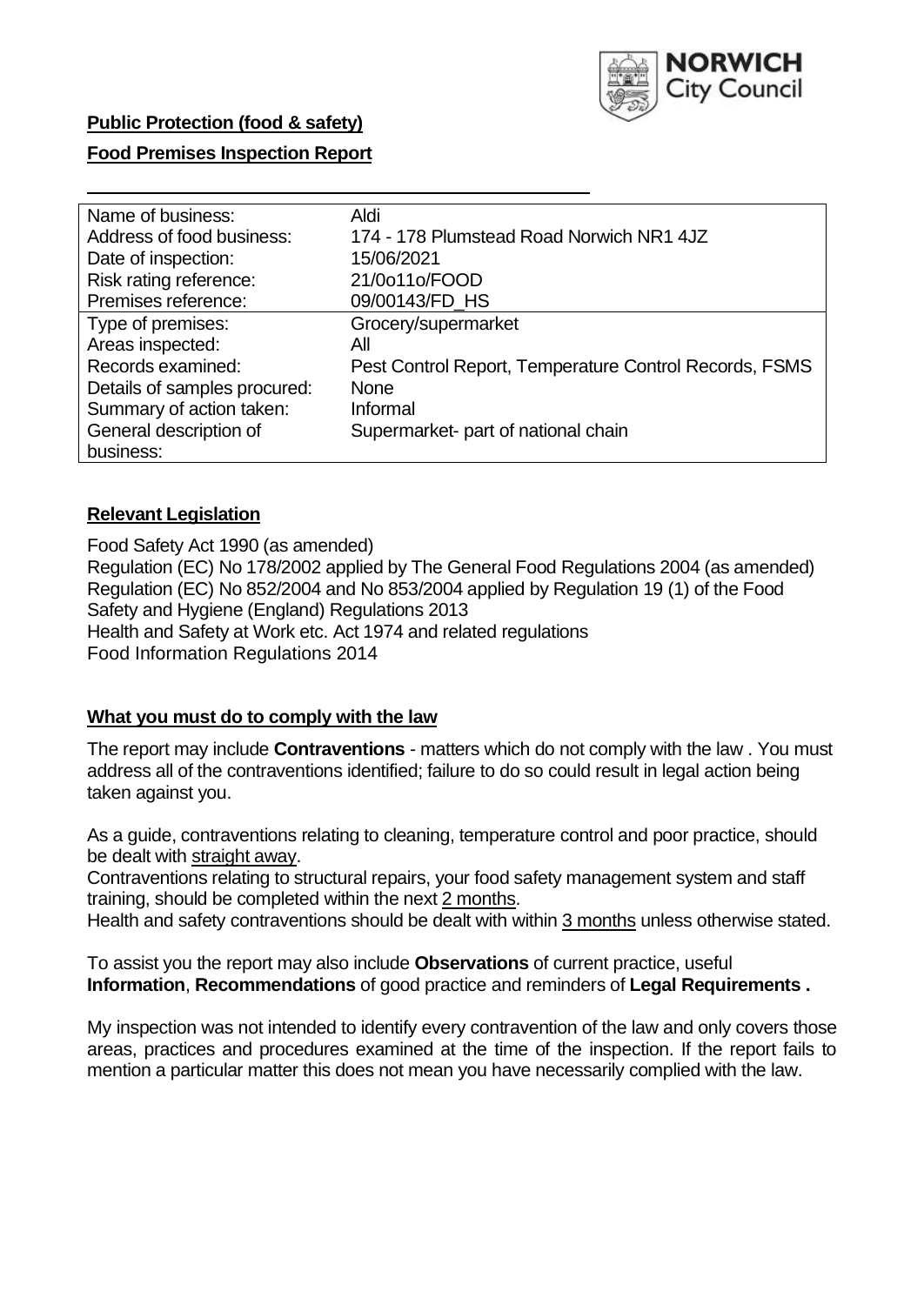# **FOOD SAFETY**

### **How we calculate your Food Hygiene Rating:**

 The food safety section has been divided into the three areas which you are scored against for the hygiene rating: 1. food hygiene and safety procedures, 2. structural requirements and 3. confidence in management/control procedures. Each section begins with a summary of what was observed and the score you have been given. Details of how these scores combine to produce your overall food hygiene rating are shown in the table.

| <b>Compliance Area</b>                     |          |                |           | <b>You Score</b> |                |    |           |    |                |  |  |
|--------------------------------------------|----------|----------------|-----------|------------------|----------------|----|-----------|----|----------------|--|--|
| <b>Food Hygiene and Safety</b>             |          |                |           | 0                | 5              | 10 | 15        | 20 | 25             |  |  |
| <b>Structure and Cleaning</b>              |          |                | 0         | 5                | 10             | 15 | 20        | 25 |                |  |  |
| Confidence in management & control systems |          |                | $\bf{0}$  | 5                | 10             | 15 | 20        | 30 |                |  |  |
|                                            |          |                |           |                  |                |    |           |    |                |  |  |
| <b>Your Total score</b>                    | $0 - 15$ | 20             | $25 - 30$ |                  | $35 - 40$      |    | $45 - 50$ |    | > 50           |  |  |
| <b>Your Worst score</b>                    | 5        | 10             | 10        |                  | 15             |    | 20        |    |                |  |  |
|                                            |          |                |           |                  |                |    |           |    |                |  |  |
| <b>Your Rating is</b>                      | 5        | $\overline{4}$ | 3         |                  | $\overline{2}$ |    |           |    | $\overline{0}$ |  |  |

Your Food Hygiene Rating is 5 - a very good standard



# **1. Food Hygiene and Safety**

 requirements. You have safe food handling practices and procedures and all the Food Hygiene standards are excellent. You demonstrated full compliance with legal necessary control measures to prevent cross-contamination are in place. **(Score 0)** 

### Contamination risks

**Observation** I was pleased to see you were able to demonstrate effective controls to prevent cross-contamination.

### **2. Structure and Cleaning**

The structure facilities and standard of cleaning and maintenance are all excellent and you demonstrated full compliance with the law. There is evidence of effective pest control and procedures are in place to rectify any problems as they arise. There is good provision for waste disposal. **(Score 0)** 

### Pest Control

**Observation** I was pleased to see that the premises was proofed against the entry of pests and that pest control procedures were in place.